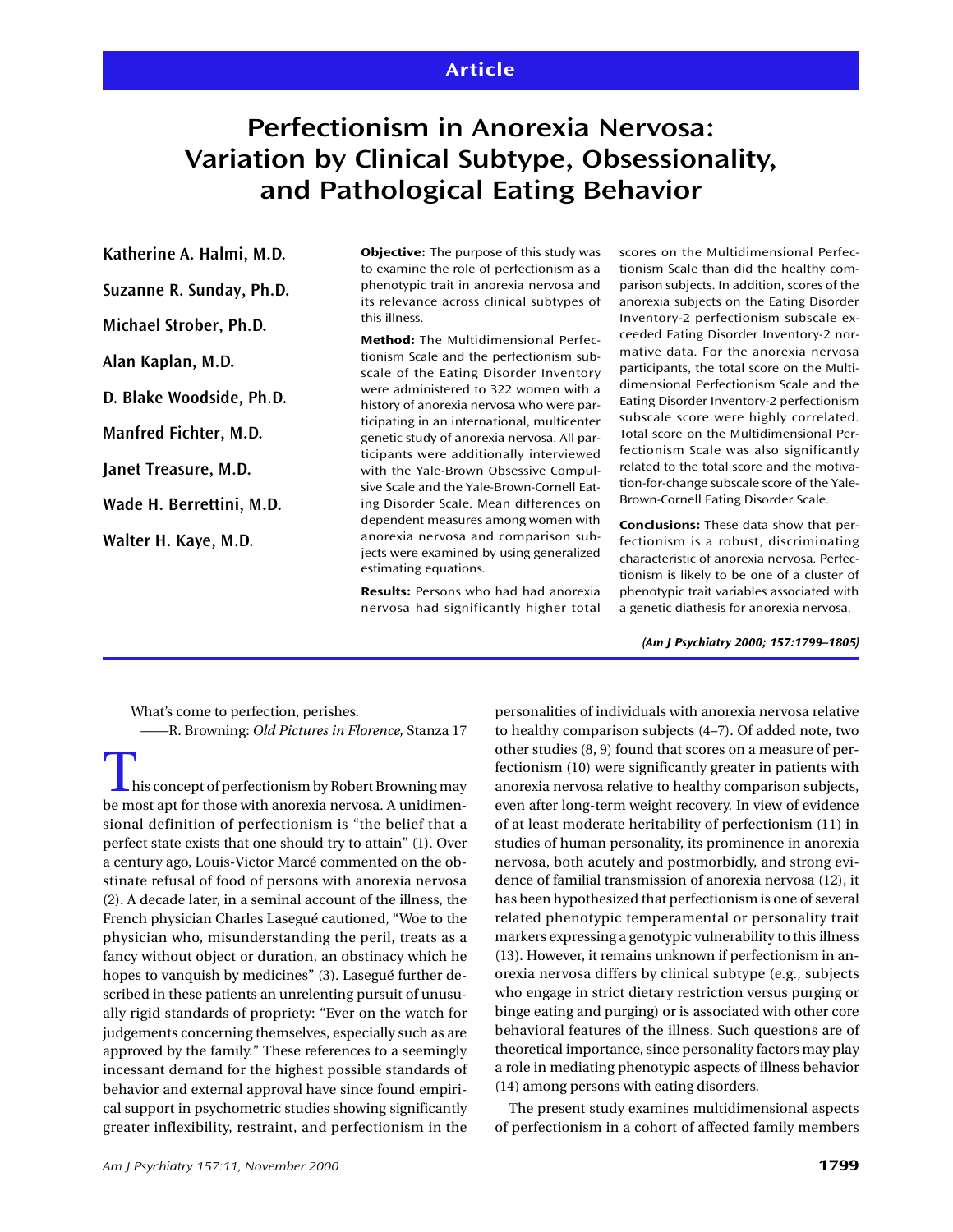selected for the presence of anorexia nervosa. These affected relative pairs were recruited to participate in a multinational genomic analysis of eating disorders, the goal of which was to map loci influencing susceptibility to anorexia nervosa and bulimia nervosa and to identify behavioral phenotypes associated with genetic heterogeneity in these syndromes. Data from perfectionism measures, along with data on obsessional behavior and pathological eating attitudes and behaviors, were obtained for a total of 322 women with a history of anorexia nervosa. We examined variation in perfectionism across clinical subtypes of anorexia nervosa as well as the covariation of perfectionism with these behavioral measures.

### **Method**

#### *Subjects*

Participants with a history of anorexia nervosa were enrolled in an international, multicenter study examining the genetic basis of anorexia nervosa. Specific details of the study background, methods, proposed genome typing analysis, association analyses, and candidate gene studies have been previously reported (14).

Relative pairs affected with anorexia nervosa were recruited through clinic services and advertising at seven sites in North America and Europe: the University of Pittsburgh, Weill Medical College of Cornell University, the University of California at Los Angeles, the University of Toronto, Maudsley Hospital in London, the University of Munich, and the University of Pennsylvania. Written informed consent was obtained after the study had been fully explained.

During the first contact, the initial respondent was questioned about eating disorders in her first- through fifth-degree relatives. If it appeared that a relative might be affected, permission to contact said person was obtained. It was necessary that the proband met criteria for a diagnosis of anorexia nervosa and that the co-affected relative met DSM-IV criteria for anorexia nervosa, bulimia nervosa, or eating disorder not otherwise specified. Additional proband-specific requirements were onset of anorexia nervosa before age 25 and no history of regular binge eating, obesity, serious medical illnesses, psychotic disorder, bipolar disorder, or known genetic disorder. The co-affected relative also had to have no history of obesity, serious medical illnesses, psychotic disorder, bipolar disorder, or known genetic disorder. If these criteria were met, informed consent was obtained and the proband and relative were enrolled in the study.

All subjects in the current study were female and met modified DSM-IV criteria for anorexia nervosa disorder (amenorrhea was not required). The 322 subjects were classified by anorexia nervosa subtype: restricting (N=146), purging (N=116), or binge eating and purging (N=60). Seventy-five of the subjects had no relative for the current analysis. Of the relative pairs, 79 were first-degree relatives, six were second-degree relatives, 11 were third-degree relatives, and seven were greater than third-degree relatives. There were 11 relative trios among the current data set (i.e., a proband with two other affected members of the same family). Of the trios, seven were first-degree relatives (e.g., three sisters), one contained a proband with a first-degree and a second-degree relative, one contained a proband with two second-degree relatives, and two contained a proband with two third-degree relatives. There were two relative quads—a proband with three other affected members of the same family. One of the quads was a proband with three first-degree relatives, and the other quad was a proband with two first-degree relatives and one second-degree relative. Subjects were a mean age of 28.2 years (SD=10.4, range=14–65).

The primary goals of this genetic study of anorexia nervosa were to use family-based association and linkage studies to identify susceptibility genes for the development of anorexia nervosa. Thus, the focus of the study was to ascertain and assess biological relatives affected with an eating disorder. As a result of this ascertainment strategy, we did not have access to a community comparison group of women that could be directly matched to the women with anorexia recruited for this study. Consequently, for the current study, data from 44 comparison female subjects who had served as a comparison group in a family study by Lilenfeld et al. (15) were used for some of the analyses. These subjects were recruited by using a commercial mailing list and had no history of any eating disorder or eating disorder behaviors. They were excluded if they had weighed less than 90% or more than 125% of ideal body weight since menarche. The comparison subjects were a mean of 26.1 years of age (SD=6.2, range=17–41).

#### *Measures*

**Multidimensional Perfectionism Scale.** All subjects completed the Multidimensional Perfectionism Scale (10), a self-report questionnaire that assesses six aspects of perfectionism (concern over mistakes, personal standards, parental expectations, parental criticism, doubts about actions, and organization) and yields an overall perfectionism score. Eating disorder participants were instructed to describe their symptoms when they felt that their eating disorder was most severe. The purpose of this strategy was to eliminate any ambiguity concerning their symptoms. This also allowed us to relate the Multidimensional Perfectionism Scale scores to severity of the eating disorder in the same time period. Data regarding validity of the Multidimensional Perfectionism Scale and its role in psychiatric disorders frequently comorbid with anorexia nervosa can be found elsewhere (16–19).

**Eating Disorder Inventory-2.** Two hundred sixty-two anorexia nervosa subjects (restricting subtype: N=109; purging subtype: N=105; binge eating and purging subtype: N=48) also completed the Eating Disorder Inventory-2 (20) (this information was not collected at the Munich site). Only data from the perfectionism subscale of the Eating Disorder Inventory-2 will be presented here. This second measurement of perfectionism was included because it has been the most frequently used index of perfectionism in subjects with eating disorders and thus allows comparison with other studies. In addition, the relationship between the perfectionism subscale of the Eating Disorder Inventory-2 and the overall measure of perfectionism from the Multidimensional Perfectionism Scale has not been assessed in a large cohort of anorexia nervosa subjects. By administering both questionnaires, we attempted a broader, more definitive empirical assessment of perfectionism in this cohort.

**Yale-Brown Obsessive Compulsive Scale.** Anorexia nervosa subjects at each site were also administered the Yale-Brown Obsessive Compulsive Scale, which is a reliable and valid semistructured interview (21, 22). This instrument first generates a symptom checklist for both current and lifetime symptoms, then process-oriented questions are asked about the obsessions and about the compulsions. Both the checklist and the questions were completed only for the time that obsessions and compulsions were the most severe.

**Yale-Brown-Cornell Eating Disorder Scale.** The Yale-Brown-Cornell Eating Disorder Scale, a reliable and valid semistructured interview (23, 24) that assesses core preoccupations and rituals that are related to food, eating, exercise, and the subject's weight and body, was administered to each anorexia nervosa subject. Lifetime and current symptom checklists are generated and process-oriented questions are asked about the preoccupations and about the rituals. For the current analyses, only scores from time of worst symptoms are used.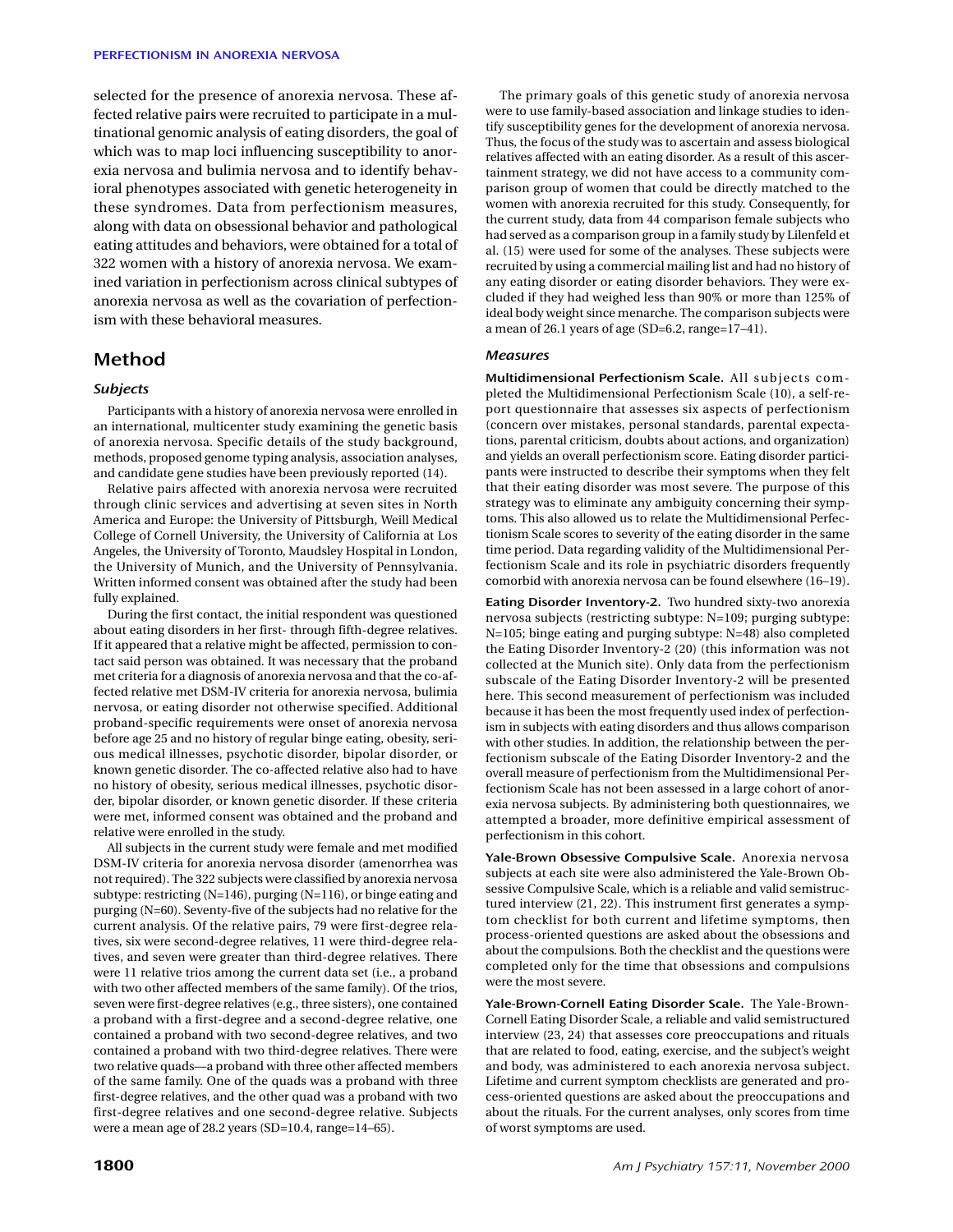#### *Statistical Analyses*

For each group of anorexia subjects, Pearson product-moment correlations were calculated between total score on the Multidimensional Perfectionism Scale and both scores on the perfectionism subscale of the Eating Disorder Inventory-2 and total score on the Yale-Brown Obsessive Compulsive Scale. Correlations were also computed between total score on the Multidimensional Perfectionism Scale and both lifetime lowest body mass index and total score on the Yale-Brown-Cornell Eating Disorder Scale, as well as with scores on the preoccupation, ritual, and motivation for change subscales of the Yale-Brown-Cornell Eating Disorder Scale. Since multiple correlations were conducted, only p values <0.01 were considered as significant. An intraclass correlation was computed for the Multidimensional Perfectionism Scale total score for sibling pairs by using the SAS version 7.0 VARCOMP procedure (25).

Analysis of data sets in which some individuals are related is problematic, since the assumption of independent observations is violated because paired or clustered data are collected. Thus, mean differences on dependent measures among women with anorexia nervosa and comparison subjects were examined by using generalized estimating equations (26–28). Generalized estimating equations adjust the data to account for a genetic relationship between some of the subjects. Generalized estimating equations are a statistical approach based on regression techniques and are used to investigate correlated data, such as panel studies. It is thus well suited to the data from affected relative groups used in the current study. In the generalized estimating equations method, the correlated data are modeled with the same link function, the same linear predictor setup, and the same variance function as is used with a generalized linear model in the independent case. However, in the generalized estimating equations approach, the covariance structure of the correlated measures is also modeled. Specifically, by using the generalized estimating equations method, the existence of a relationship between observations in a particular cluster is assumed, whereas no relationship is assumed between observations of separate clusters. The relationships among observations within a cluster are then estimated by the generalized estimating equations method and treated as a nuisance variable in analyses. There are several choices for the form of this working correlation matrix, including a fixed correlation matrix, the identity matrix, an exchangeable correlation matrix, and an unstructured correlation matrix.

In the current study, biologically related family members constituted each cluster in the generalized estimating equations analyses. However, because the current study included family members of varying relatedness (i.e., first-, second-, and third-degree relatives as well as unrelated comparison subjects), the generalized estimating equations analyses were done in two steps. First, models were fit to data from the Multidimensional Perfectionism Scale, Eating Disorder Inventory-2, and the Yale-Brown Obsessive Compulsive Scale by means of the generalized estimating equations method; an exchangeable working correlation matrix was used for probands and their siblings only to obtain an estimate of the familial correlation among these first-degree relatives. Second, models were re-fit to the entire data set of relatives and unrelated comparison subjects by using familial correlations estimated from the probands and siblings as the user-defined working correlation matrix. The model parameters and statistics from these models were then used as the final solution. This approach to the analyses can be considered conservative, since the proband/sibling correlations used are likely overestimates of the expected correlations among clusters of unrelated individuals and second- and third-degree relatives. Such overestimation is likely to result in fewer rather than more significant findings.

In the second model, we examined Multidimensional Perfectionism Scale, Eating Disorder Inventory-2, and Yale-Brown Obsessive Compulsive Scale score differences between the three anorexia nervosa subtypes, excluding the comparison subjects, by using the site at which data were collected ("center") and the interaction between center and diagnosis as covariates in analyses. Center was added as an additional clustering variable in the model, since it was believed that subjects from similar regions of the world might be more correlated for the scores than those from different regions. Results from these two models were then compared to determine if the inclusion of additional covariates influenced the results of the contrasts comparing anorexia subtypes. If they did not, then contrast results from the first model were reported in the tables and text for all groups. If findings did differ, then contrast results from both models were reported for comparison purposes.

An alpha level of p<0.05 was used for analyses of overall effects, while an alpha level of p<0.01 was used for contrasts between groups to control for the relatively large number conducted. All statistical analyses were conducted by using the SAS version 7.0 GENMOD procedure (25).

## **Results**

Table 1 presents the adjusted Multidimensional Perfectionism Scale scores across diagnostic groups. We noted that the healthy comparison subjects had slightly lower scores on all subscales of the Multidimensional Perfectionism Scale than previously reported normative data from a female college population (19). (For reference, those scores were as follows: total score=67.3, concern over mistakes=17.7, personal standards=22.5, parental expectations=13.0, parental criticism=6.4, doubts about actions=7.7, organization=21.0.) The healthy comparison subjects in our study had significantly lower scores than each of the eating disorder groups for all subscales of the Multidimensional Perfectionism Scale except organization, where they differed only from the purging subtype. The only significant difference between any of the three anorexia nervosa subgroups was on parental criticism, where those with the restricting subtype of anorexia nervosa had significantly lower scores than the purging subtype. The intraclass correlation (ICC=0.21) for affected sibling pairs was not significant.

There were no significant differences in scores among the three anorexia nervosa subtypes on the perfectionism subscale of the Eating Disorder Inventory-2 (restricting: mean=9.37, SD=0.46; purging: mean=9.12, SD=0.47; binge eating and purging: mean=9.62, SD=0.62). The scores were not different from the normative data for anorexia nervosa subtypes reported by Garner (20). Indeed, the mean perfectionism score of the restricting subjects in our study was in approximately the 50th percentile, and the mean score of the binge eating and purging subjects was in approximately the 48th percentile, of the Eating Disorder Inventory-2 norms for these subytpes. All three anorexia nervosa subtypes had mean scores above the nonpatient college female norms reported for the Eating Disorder Inventory-2, with the restricting and purging subtypes in ap-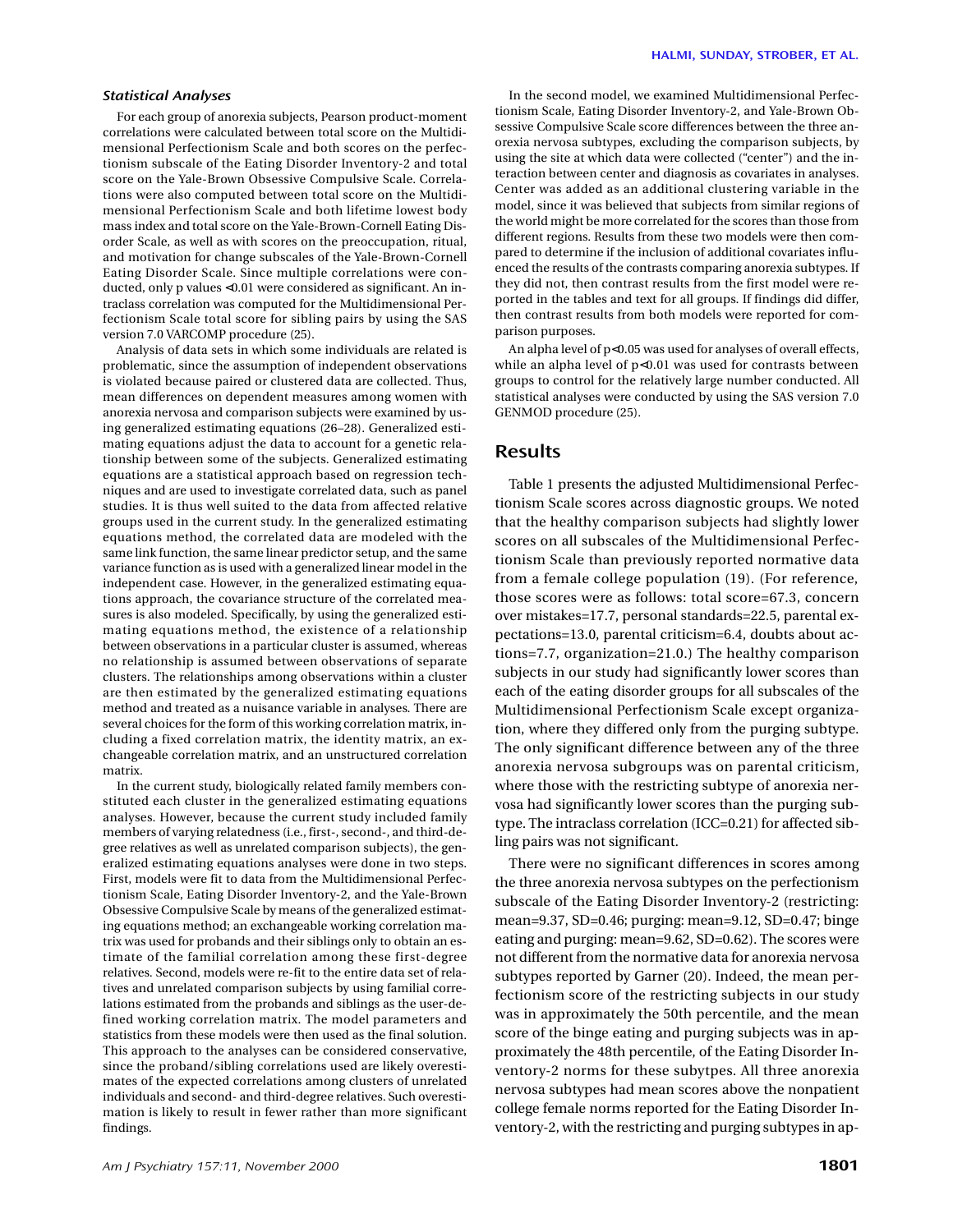|                          |                          | Anorexia Nervosa Subtype |                      |      |                                      |           |                               |           |                       |      |
|--------------------------|--------------------------|--------------------------|----------------------|------|--------------------------------------|-----------|-------------------------------|-----------|-----------------------|------|
| Multidimensional         | Restricting<br>$(N=145)$ |                          | Purging<br>$(N=116)$ |      | Binge Eating and<br>Purging $(N=59)$ |           | Comparison<br>Subjects (N=44) |           | Analysis <sup>b</sup> |      |
| Perfectionism Scale Item | Mean                     | SE                       | Mean                 | SE   | Mean                                 | <b>SE</b> | Mean                          | <b>SE</b> | $\gamma^2$ (df=3)     | p    |
| Total score              | 97.38                    | 1.95                     | 100.99               | 2.13 | 102.29                               | 2.53      | 58.36 $c$                     | 1.79      | 53.58                 | 0.05 |
| Subscale scores          |                          |                          |                      |      |                                      |           |                               |           |                       |      |
| Concern over mistakes    | 31.81                    | 0.80                     | 32.78                | 0.83 | 34.00                                | 1.07      | 15.05c                        | 0.63      | 55.18                 | 0.05 |
| Personal standards       | 27.60                    | 0.54                     | 26.77                | 0.59 | 27.63                                | 0.59      | $19.68^{\circ}$               | 0.78      | 35.86                 | 0.05 |
| Parental expectations    | 14.31                    | 0.51                     | 15.34                | 0.49 | 15.23                                | 0.72      | 11.09 <sup>c</sup>            | 0.58      | 23.28                 | 0.05 |
| Parental criticism       | $10.65$ <sup>d</sup>     | 0.40                     | 12.31                | 0.41 | 11.81                                | 0.53      | 5.82 <sup>c</sup>             | 0.39      | 49.62                 | 0.05 |
| Doubts about actions     | 12.86                    | 0.33                     | 13.83                | 0.36 | 13.57                                | 0.47      | 6.73c                         | 0.32      | 52.60                 | 0.05 |
| Organization             | 23.96                    | 0.50                     | 25.50                | 0.45 | 23.25                                | 0.77      | $22.55^e$                     | 0.69      | 14.42                 | 0.05 |

**TABLE 1. Multidimensional Perfectionism Scale Scores of Subjects With Anorexia Nervosa, by Subtype, and Healthy Comparison Subjects<sup>a</sup>**

<sup>a</sup> Mean scores were adjusted by using generalized estimating equations to account for genetic relationships between some of the subjects.<br><sup>b</sup> Effect of diagnosis on score.

<sup>c</sup> Significantly different from scores of each of the anorexia nervosa subtypes ( $\chi^2$ =14.1–66.3, df=1, p<0.01).<br><sup>d</sup> Significantly different from anorexia nervosa purging subtype ( $\chi^2$ =8.75, df=1, p<0.01).<br><sup>e</sup> Signifi

**TABLE 2. Yale-Brown Obsessive Compulsive Scale Scores of Subjects With Anorexia Nervosa, by Subtype<sup>a</sup>**

| Yale-Brown Obsessive<br>Compulsive Scale Item | Restricting $(N=146)$ |              | Purging $(N=117)$ |              | Binge Eating and Purging $(N=59)$ |              | Analysis          |              |
|-----------------------------------------------|-----------------------|--------------|-------------------|--------------|-----------------------------------|--------------|-------------------|--------------|
|                                               | Mean                  | SE           | Mean              | SE           | Mean                              | SE           | $\gamma^2$ (df=2) | Ŋ            |
| Total score<br>Subscale scores                | 14.85                 | 1.03         | 17.98             | 1.08         | 16.62                             | 1.48         | 4.36              | n.S.         |
| Obsession<br>Compulsion                       | 7.07<br>7.72          | 0.52<br>0.55 | 8.65<br>9.37      | 0.54<br>0.60 | 8.22<br>8.37                      | 0.77<br>0.80 | 4.87<br>3.94      | n.s.<br>n.s. |

<sup>a</sup> Mean scores were adjusted by using generalized estimating equations to account for genetic relationships between some of the subjects.

proximately the 82nd percentile and the binge eating and purging subtype in approximately the 84th percentile.

There were no significant differences between the anorexia nervosa subgroups on any of the Yale-Brown Obsessive Compulsive Scale scores (Table 2).

There were no significant interactions between site and diagnosis for any of the scores. When the analyses were rerun without the interaction, the following scores had significant site effects (df=6 and p<0.01 for all analyses): Multidimensional Perfectionism Scale total score ( $\chi^2$ =23.47), concern over mistakes ( $\chi^2$ =22.14), personal standards ( $\chi^2$ = 25.08), doubts about actions ( $\chi^2$ =21.03), organization ( $\chi^2$ = 26.25), and obsessions ( $\chi^2$ =16.47) from the Yale-Brown Obsessive Compulsive Scale. For all Multidimensional Perfectionism Scale scores that had a significant effect of site, the Munich site had significantly lower scores than Los Angeles, Toronto, and London. Munich was also significantly below Pittsburgh on four of the Multidimensional Perfectionism Scale scores (total, concern over mistakes, personal standards, and organization), and below New York on personal standards and organization. The effects of diagnosis between subgroups of anorexia nervosa with site entered as a covariate were identical to those without site entered as a covariate. Munich was significantly below Los Angeles and Toronto, and London was significantly lower than Los Angeles, for the Yale-Brown Obsessive Compulsive Scale obsession score. There were no site differences for scores on the perfectionism subscale of the Eating Disorder Inventory-2.

The two measures of overall perfectionism (the Multidimensional Perfectionism Scale total and the Eating Disorder Inventory-2 perfectionism subscale) were significantly correlated  $(p<0.01)$  for the restricting  $(r=0.64, df=108)$ , purging  $(r=0.71, df=104)$ , and binge eating and purging  $(r=$ 0.75, df=47) anorexia nervosa subtypes. The Multidimensional Perfectionism Scale total was also significantly correlated with Yale-Brown Obsessive Compulsive Scale total scores for the restricting  $(r=0.41, df=145)$ , purging  $(r=0.28,$  $df=116$ ), and binge eating and purging (r=0.34, df=58) anorexia nervosa subtypes. The Yale-Brown Obsessive Compulsive Scale total score was significantly correlated with the Eating Disorder Inventory-2 perfectionism subscale score for the restricting  $(r=0.41, df=108)$  and purging  $(r=$ 0.22, df=104), but not the binge eating and purging  $(r=$ 0.11, df=47), anorexia nervosa subtypes.

Overall perfectionism (total score on the Multidimensional Perfectionism Scale) was also significantly positively correlated (p<0.01, df=319 for all) with the Yale-Brown-Cornell Eating Disorder Scale total score (r=0.32) and its subscales (preoccupations: r=0.28, rituals: r=0.32, motivation for change: r=0.23) and was negatively correlated with lifetime lowest body mass index (r=–0.20, df= 319, p<0.01). Thus, subjects who were more perfectionistic when their eating disorder was at its worst generally had more preoccupations and rituals, were less motivated to change (higher motivation scores reflect increased pathology), and had a lower lifetime lowest weight.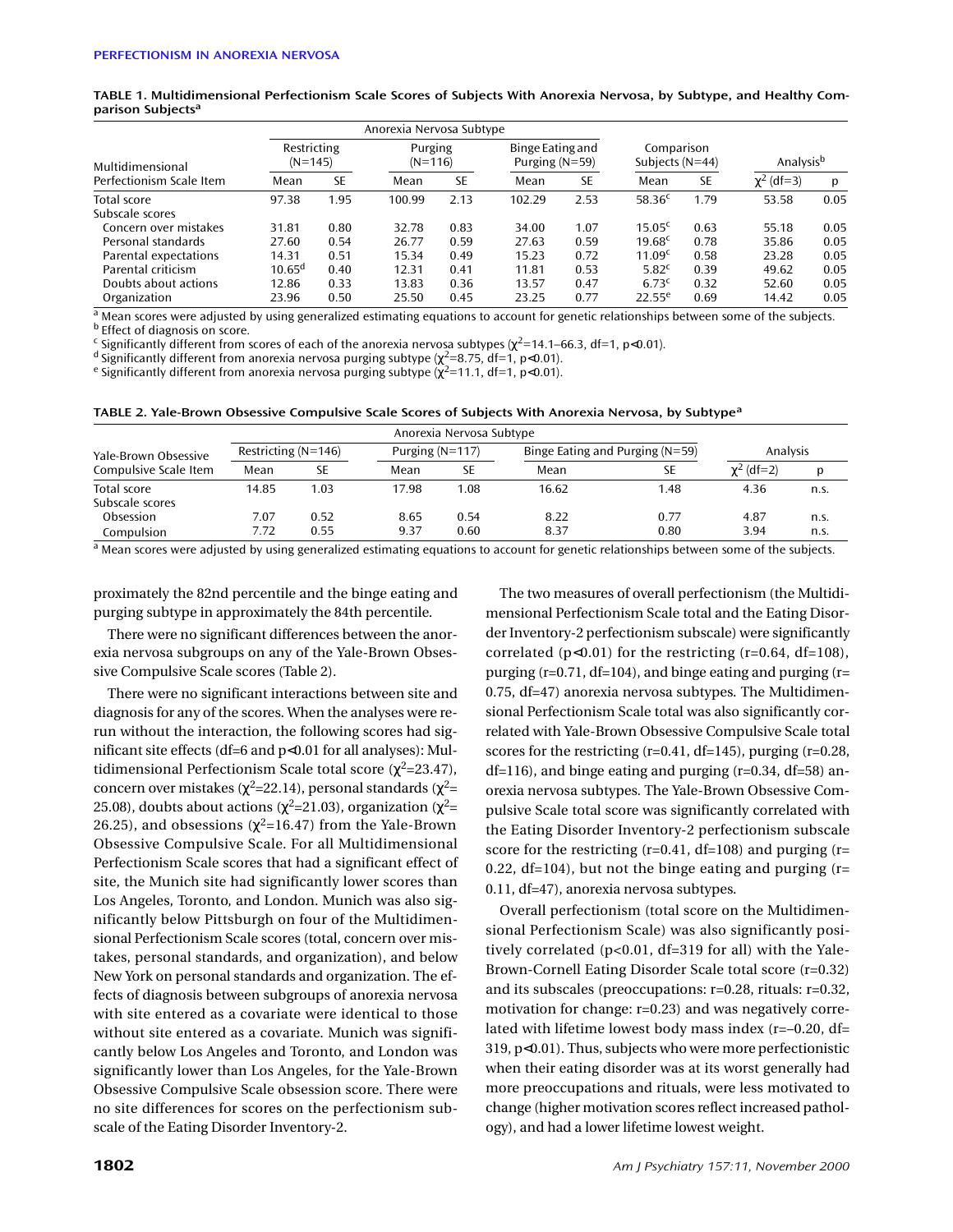## **Discussion**

The present study is the largest to date to examine the role of perfectionism in anorexia nervosa. The findings from 322 women with anorexia nervosa from seven different sites showed that those with anorexia nervosa scored significantly higher on the Multidimensional Perfectionism Scale than healthy comparison subjects. In addition, they scored higher on the perfectionism subscale of the Eating Disorder Inventory-2 compared to normative data for this instrument. These two measures of overall perfectionism were highly correlated within each of the three anorexia nervosa subtypes, which indicates that they were measuring the same underlying personality construct.

The present results support the notion that perfectionism is a prominent feature of the personality background of individuals affected with anorexia nervosa. The profile of scores on the Multidimensional Perfectionism Scale indicated that subjects with anorexia nervosa were distinguished from healthy comparison subjects by their more strenuous efforts at, and preoccupations with, avoidance of mistakes in daily life and of parental criticism, doubts over the correctness of actions, and more extreme adherence to personal and parental standards of excellence. Only perfectionistic strivings in organization activities failed to separate anorexia nervosa subjects from comparison subjects. On balance, our findings concur with evidence of an association between perfectionism and drive for thinness in nonclinical subjects (29) and elevated perfectionism in malnourished (8) and weight-restored patients with anorexia nervosa (9).

A unique new finding in the present study is the observation that levels of perfectionism were greater in each of the three anorexia nervosa subtypes than in the healthy comparison subjects. Within the clinical sample, anorexia nervosa subjects who engaged in purging behaviors alone (i.e., without binge eating) had higher parental criticism scores than did anorexia nervosa subjects who engaged in restricting behaviors. Previous studies (30) have shown that the purging subtype of anorexia nervosa is associated with more pathology than that found among anorexic patients who engage in purely restricting behaviors. In a study with results similar to those of the current study, Garner and his colleagues (30) found no differences in scores among these three groups on the perfectionism subscale of the Eating Disorder Inventory-2. However, they did report that obsessive-compulsive symptoms (as measured by the HSCL-58) were more prominent in subjects with the purging subtype of anorexia nervosa than in those with the restricting subtype. Although in the current study there were no significant anorexia nervosa subtype differences on the Yale-Brown Obsessive Compulsive Scale, the restricting subjects tended to have lower Yale-Brown Obsessive Compulsive Scale scores than the purging subjects, which parallels Garner's findings. From these patterns, we speculate that increased perfectionism among purging anorexic patients indicates more desperate efforts at attaining a thin ideal and may be mediated by greater extremes of perfectionism and related personality phenotypes.

Differences between anorexia nervosa subtypes were identical when site was entered as a covariate. Thus, it appears that the site at which the data were collected did not significantly influence perfectionism scores in anorexia nervosa. Site differences for perfectionism were found only for Munich, whose subjects scored significantly lower on almost all Multidimensional Perfectionism Scale subscales, except parental criticism and personal standards, than subjects recruited at the North American and London sites. Participants from the Munich site were also rated significantly lower on obsessive scores from the Yale-Brown Obsessive Compulsive Scale than subjects from the North American sites. There are several possibilities that could account for the differential response of Munich subjects to the perfectionism scales. First, in spite of careful translation from English to German and backtranslation, there may have been subtleties of perfectionism lost in the process of translation. Second, all of the other sites were in English-speaking countries, or countries in which English is the major language. It is possible that there are subtle differences in the German culture from English-speaking cultures as to how patients respond to questionnaires and express themselves. Third, the comparison group for the Multidimensional Perfectionism Scale was from the United States; there was no corresponding German comparison group. The possibility that perfectionism and obsessionality are less prominent in German individuals with anorexia nervosa cannot be discounted.

Hewitt et al. (29) speculated that a strong need for perfectionist self-presentation can influence eating behavior by not allowing the person to display imperfections or admit to difficulties. Other facets of perfectionism related to eating disorders are the tendencies of these individuals to view achievements in black-and-white terms, such that anything less than perfection is commensurate with failure. Hewitt et al. (29) suggested that the striving for perfection is part of a strong drive in anorexia nervosa patients to gain approval of others by demonstrating conformity to expectations. In a study that used their own perfectionism scale, Hewitt et al. (29) found that self-oriented perfectionism was specifically linked to dieting and to concerns with being thinner. Likewise, Mitzman et al. (31), using a self-report questionnaire that measured neurotic perfectionism, found that patients with anorexia nervosa had significantly higher ratings than did healthy comparison subjects, while Davis et al. (32) found that a high level of exercise in anorexia nervosa patients was associated with higher scores on perfectionism.

Anorexia nervosa subjects in the current study were more perfectionistic than comparison subjects when their eating disorder was at its worst. Moreover, increasing per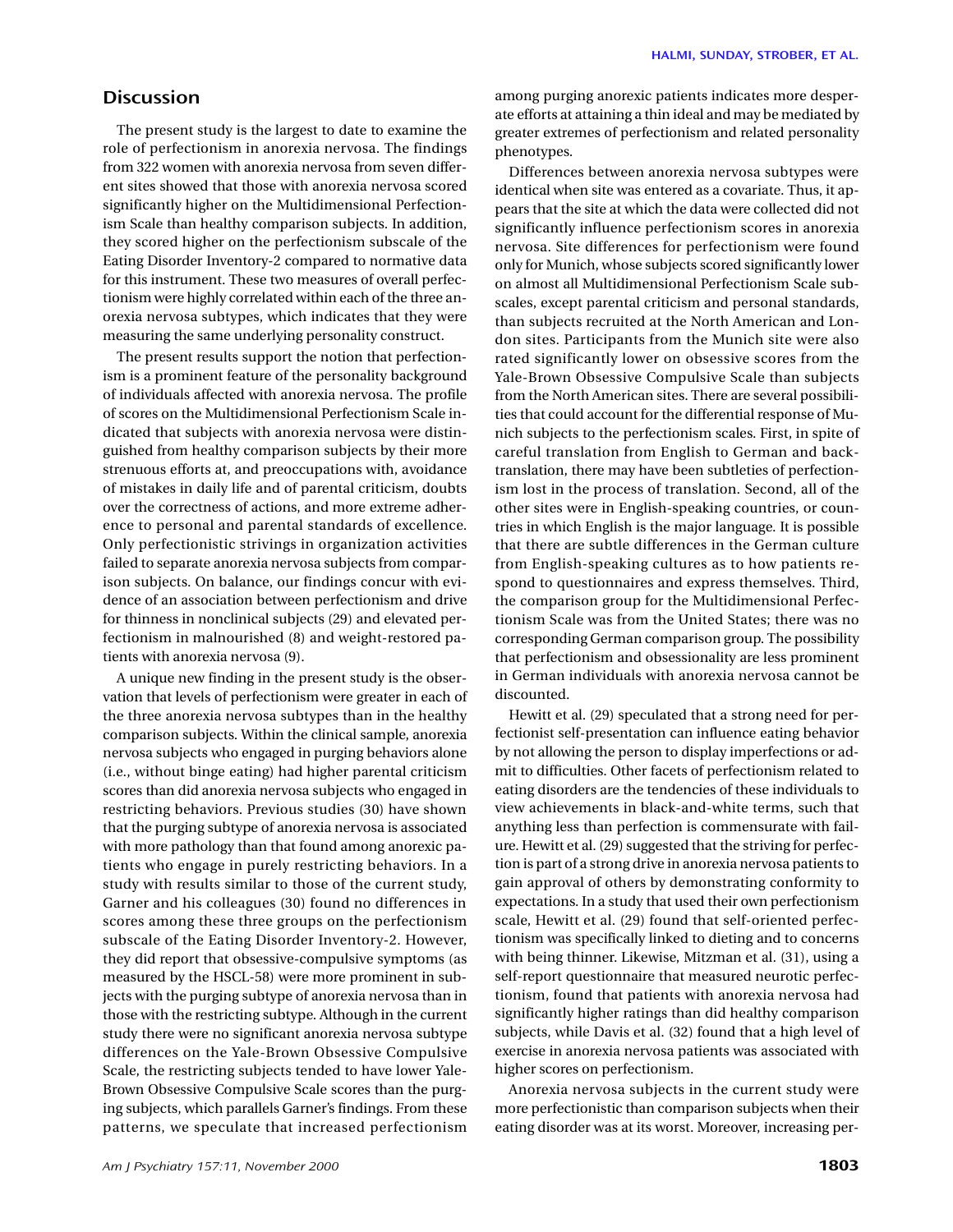fectionism was associated with lower body weight and greater prominence of eating preoccupations and rituals, as well as diminished motivation to change. Thus, greater severity of eating disorder symptoms was associated with greater perfectionism.

There are certain limitations in the present study. First, we used comparison subjects from only a single site. However, the comparison group had only slightly lower Multidimensional Perfectionism Scale scores than the normative data reported by Frost and his colleagues (19), and they were matched closely to our anorexia nervosa groups with respect to age. Second, familial cases of anorexia nervosa may not be representative of cases of anorexia nervosa selected at random from the general population, spuriously inflating the overall prominence of perfectionism and other personality traits among affected individuals. As evidence suggests that anorexia nervosa and perfectionism may have heritable components (33), and if it is the case that two traits share genotypic factors in common, then the perfectionism scores in this group may not generalize to the larger population of individuals with nonfamilial forms of anorexia nervosa. However, as shown by Strober and colleagues (12), only a small minority of people (6.6%) with anorexia nervosa have affected first-degree relatives. Furthermore, the intraclass correlation of affected sibling pairs was not significant, which indicates that perfectionism was not more characteristic of sibling pairs than for nonsiblings. Thus, we believe it is unlikely that the current findings are seriously confounded by the use of familial cases.

In sum, this international multisite study provides strong support for perfectionism as a robust characteristic of anorexia nervosa. Perfectionism, along with related personality phenotypes, may constitute quantitative behavioral measures associated with genetic susceptibility for anorexia nervosa.

Received Dec. 28, 1999; revision received April 28, 2000; accepted May 24, 2000. From the Eating Disorders Program, New York Presbyterian Hospital–Westchester Division, Weill Medical College of Cornell University; the Neuropsychiatric Institute and Hospital, UCLA School of Medicine, Los Angeles; the Toronto Hospital Department of Psychiatry, Toronto; Klinik Roseneck, Hospital for Behavioral Medicine, Prien Am Chiemsee, Germany; Institute of Psychiatry, Maudsley and Bethlem Royal Hospital, London; Department of Psychiatry, University of Pennsylvania School of Medicine, Philadelphia; and the Eating Disorders Module, Western Psychiatric Institute and Clinic, University of Pittsburgh School of Medicine, Pittsburgh. Address reprint requests to Dr. Halmi, Eating Disorders Program, New York Presbyterian Hospital–Westchester Division, Weill Medical College of Cornell University, 21 Bloomingdale Rd., White Plains, NY 10605; kah29@cornell.edu (e-mail).

Supported by a grant from the Price Foundation, Geneva.

The authors thank Kelly Klump, Kathy Plotnikov, and Mayadah Al Shabbout for their assistance.

#### **References**

1. Pacht AR: Reflections on perfection. Am Psychol 1984; 39:386– 390

- 2. Marcé L-V: On a form of hypochondriacal occurring consecutive to dyspepsia and characterized by refusal of food. J Psychol Med Ment Pathol 1860; 13:264–266
- 3. Lasegué C: De l'anorexie hysterique. Arch Gen Med 1873; 1: 385–403
- 4. Palmer HD, Jones MS: Anorexia nervosa as a manifestation of compulsion neurosis. Arch Neurol Psychiatry 1939; 41:856– 866
- 5. Janet P: Les obsessions et la psychosthenie. Paris, Felix Alcan, 1903
- 6. King A: Primary and secondary anorexia nervosa syndrome. Br J Psychiatry 1963; 109:470–475
- 7. Kay DW, Leigh D: The natural history, treatment and prognosis of anorexia nervosa. J Ment Sci 1954; 100:411–416
- 8. Bastiani AM, Rao R, Weltzin T, Kaye W: Perfectionism in anorexia nervosa. Int J Eat Disord 1995; 17:147–152
- 9. Srinivasagam NM, Kaye WH, Plotnicov KH, Greeno C, Weltzin TE, Rao R: Persistent perfectionism, symmetry, and exactness after long-term recovery from anorexia nervosa. Am J Psychiatry 1995; 152:1630–1634
- 10. Frost RO, Marten P, Lahart C, Rosenblate R: The dimensions of perfectionism. Cognitive Therapy and Res 1990; 14:449–468
- 11. Carey G, Gottesman H: Twin and family studies of anxiety, phobia, and obsessive-compulsive disorder, in Anxiety: New Research and Changing Concepts. Edited by Klein DF, Rabin J. New York, Raven Press, 1981, pp 117–136
- 12. Strober M, Freeman R, Lampert C, Diamond J, Kaye W: A controlled family study of anorexia nervosa and bulimia nervosa: evidence of shared liability and transmission of partial syndromes. Am J Psychiatry 2000; 157:393–401
- 13. Kaye WH, Lilenfeld LR, Berrettini WH, Strober M, Devlin B, Klump KL, Goldman D, Bulik CM, Halmi KA, Fichter MM, Kaplan A, Woodside DB, Treasure J, Plotnicov KH, Pollice C, Rao R, Mc-Conaha CW: A search for susceptibility loci for anorexia nervosa: methods and sample description. Biol Psychiatry 2000; 47:794–803
- 14. Vitousek K, Manke F: Personality variables and disorders in anorexia nervosa and bulimia nervosa. J Abnorm Psychol 1994; 103:137–147
- 15. Lilenfeld LR, Kaye W, Greeno C, Merikangas K, Plotnicov K, Pollice C, Rao R, Strober M, Bulik C, Nagy L: A controlled family study of anorexia nervosa and bulimia nervosa. Arch Gen Psychiatry 1998; 55:603–610
- 16. Frost R, Heimberg RG, Holt CS, Mattia JI, Neubauer AL: A comparison of two measures of perfectionism. Personal and Individual Differences 1992; 14:119–126
- 17. Frost R, Steketee G: Perfectionism in obsessive-compulsive disorder patients. Behav Res Ther 1997; 35:291–296
- 18. Juster H, Heinberg R, Frost R, Holt O, Mattia S, Faccenda K: Social phobia and perfection. Personal and Individual Differences 1996; 21:403–410
- 19. Frost R, Steketee G, Cohen L, Griess K: Personality traits in subclinical and non-obsessive compulsive volunteers and their parents. Behav Res Ther 1994; 32:47–56
- 20. Garner DM: Eating Disorder Inventory-2: Professional Manual. Odessa, Fla, Psychological Assessment Resources, 1991
- 21. Goodman WK, Price LH, Rasmussen SA, Mazure C, Fleischmann RL, Hill CL, Heninger GR, Charney DS: The Yale-Brown Obsessive Compulsive Scale, I: development, use, and reliability. Arch Gen Psychiatry 1989; 46:1006–1011
- 22. Goodman WK, Price LH, Rasmussen SA, Mazure C, Delgado P, Heninger GR, Charney DS: The Yale-Brown Obsessive Compulsive Scale, II: validity. Arch Gen Psychiatry 1989; 46:1012– 1016
- 23. Mazure C, Halmi KA, Sunday SR, Romano S, Einhorn A: Yale-Brown-Cornell Eating Disorder Scale: development, use, reliability, and validity. J Psychiatr Res 1994; 20:425–445